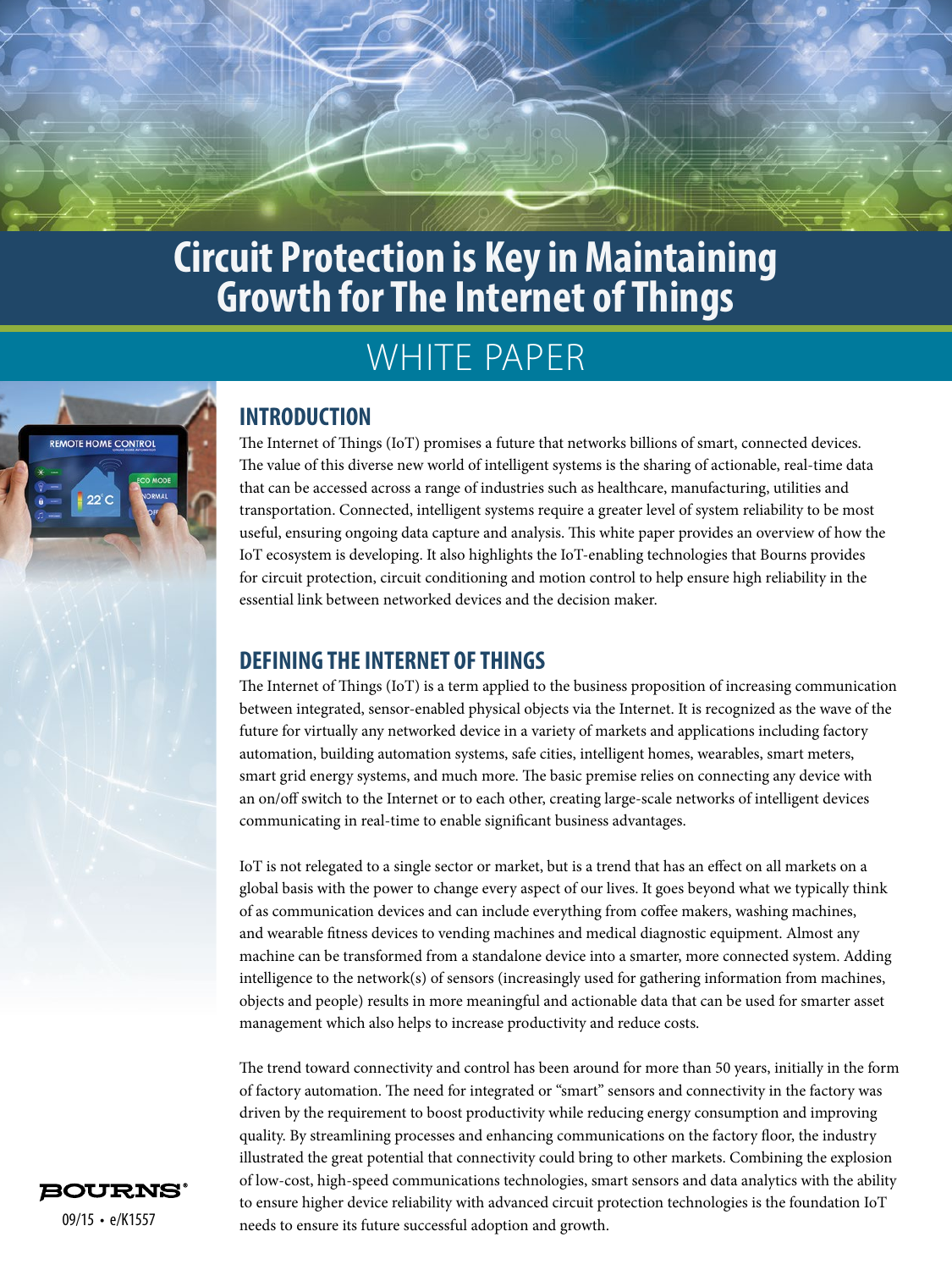## WHITE PAPER

## **INTELLIGENT IoT DEVICES**

The billions of connected devices streaming information that can be used to make decisions work in much the same way the human nervous system provides information to the brain. Various electronic sensors communicate with a local hub, a central location or a server; software analyzes the data received and either makes a decision based on programmed logic or notifies an operator to initiate some action. Some of these decisions can be optimized for automation. From driverless cars acting on multiple sensors detecting and controlling speed, lane position, direction, and braking to street lights that can automatically detect traffic while illuminating and darkening as needed to save electricity, the IoT will pervasively infiltrate the markets. Smart and connected industrial equipment can be employed to monitor individual machines and provide failure or error messages allowing field maintenance the opportunity to alleviate the issue, thus, eliminating unplanned factory downtime that can lead to reduced revenues. For example, IoT-ready equipment can be used to detect an imminent malfunction by monitoring temperature or vibration in a motor and notifying maintenance prior to catastrophic failure.

Fulfilling the promise of IoT mandates that applications be developed that ensure network efficiency, interoperability and security. The mandate for connectivity is also affecting data communication devices, which include networking equipment, servers and "Software as a Service" (SaaS). Therefore, the IoT ecosystem will be made up of numerous supporting technologies and is characterized as an extension of the existing Internet. The node or sensor segment, for example, will require multiple solutions to collect and disseminate data to make these solutions IoT-ready. As with all devices connected to the Internet, there is the need for components to ensure protection and conditioning of the circuit. The primary intelligent edge devices that comprise IoT include:

#### **End points**

End points are comprised of environmental, physical property, position or chemical sensors that act as the data collection point with information to be analyzed. They are the components responsible for monitoring systems for changes, as well as providing the prompt feedback used to make adjustments that keep systems performing at optimal levels.

#### **Gateways**

Gateways provide a range of functions including data aggregation and real-time analysis to and from an IP network. They also support reliable publish/subscribe mechanisms, and provide IoT data buffering in situations where the cloud is temporarily unavailable.

#### **Hubs**

Hubs are communications gateways themselves, such as switches, routers, or modems that facilitate connectivity. Simple hubs are devices that connect endpoints to broader networks; by integrating hubs, simple hubs can be connected with the outside world via the Internet. These relatively complex devices work together to provide a diverse array of services that fit together seamlessly.

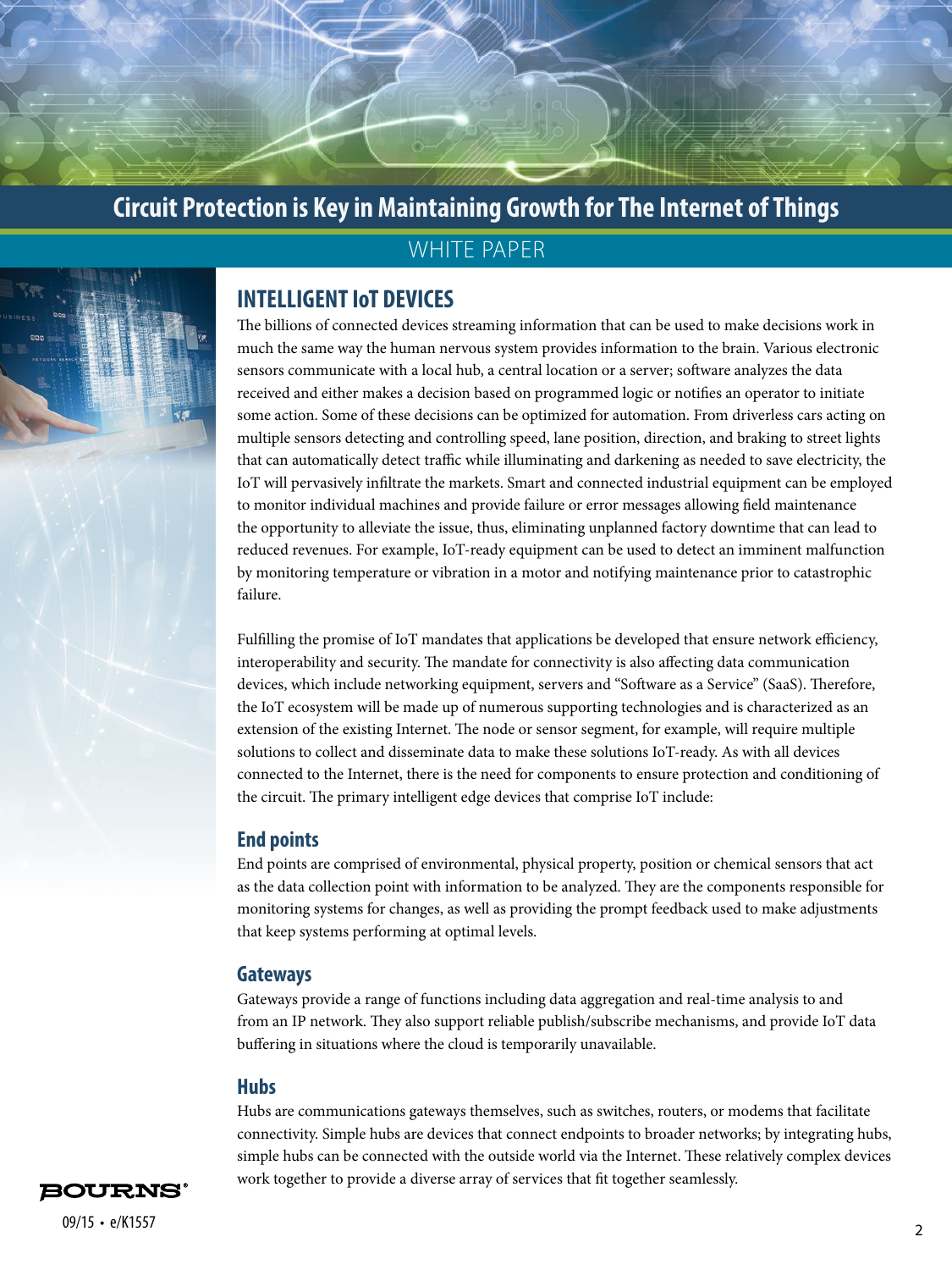

## WHITE PAPER

## **INTELLIGENT IoT DEVICES** *(Continued)*

#### **Infrastructure**

A network infrastructure is used to bring data from gateways and enterprise sources together. Infrastructure is what manages and monitors devices and services information, transforming it into actionable intelligence. Reliability is a very real concern to keep the network infrastructure running smoothly.

#### **Network and Cloud Services**

The IoT is all about communication. Data communication moves via LAN or WAN technology from hubs to servers; systems can function either locally or remotely and may be wired or wireless. This concept provides the overall infrastructure for the IoT.

#### **Enhanced Services**

Big data initiatives, analytical software and data servers or cloud storage are some of the enhanced services enabled by an IoT framework. To offer the greatest and most tangible business value, systems make use of the information collected in real-time – analyzing it for clues to company performance, equipment maintenance requirements, product preferences, and a range of new interactive services that can distinguish market leadership.

#### **INTEGRATED RELIABILITY**

More connected devices create more opportunity for system failure, which is certainly not an option for always-on, smart devices. As IoT systems will be used to generate new and innovative infrastructure systems, reliable performance is a critical factor. A smart grid or intelligent transportation application, for instance, must perform with extreme reliability and remove the threat of data tampering. Further, many devices are located away from the relative safety of an established server farm where they may be placed in remote locations, outdoors, in public infrastructure settings or perhaps worn by individuals. Transients such as lightning, burst or electrostatic discharge (ESD) are a constant threat to devices in remote or exposed locations.

 $\mu$  09/15 • e/K1557 Bill of Materials (BoM) costs. Systems optimized for IoT deployment need to be designed with advanced surge and circuit protection to ensure sensitive circuits operate with the highest reliability. Rugged position sensors further aid in reliability, keeping systems suited for harsh computing environments. Customized magnetics and trimmers support efficient power management that also extends the life of IoT systems. Bourns' advanced circuit protection devices, such as the company's Multifuse® products, can be used to avoid catastrophic failure by monitoring and managing overheating inside motors and pumps. The Bourns® TBU® High-Speed Protector (HSP), a low conductive in-circuit protection device, can also add all-important current protection for data lines in exposed networks including lighting, power cross, or power surge events.. As IoT systems continue to proliferate, systems integrated with these circuit protection technologies increase reliability while reducing Bill of Materials (BoM) costs.

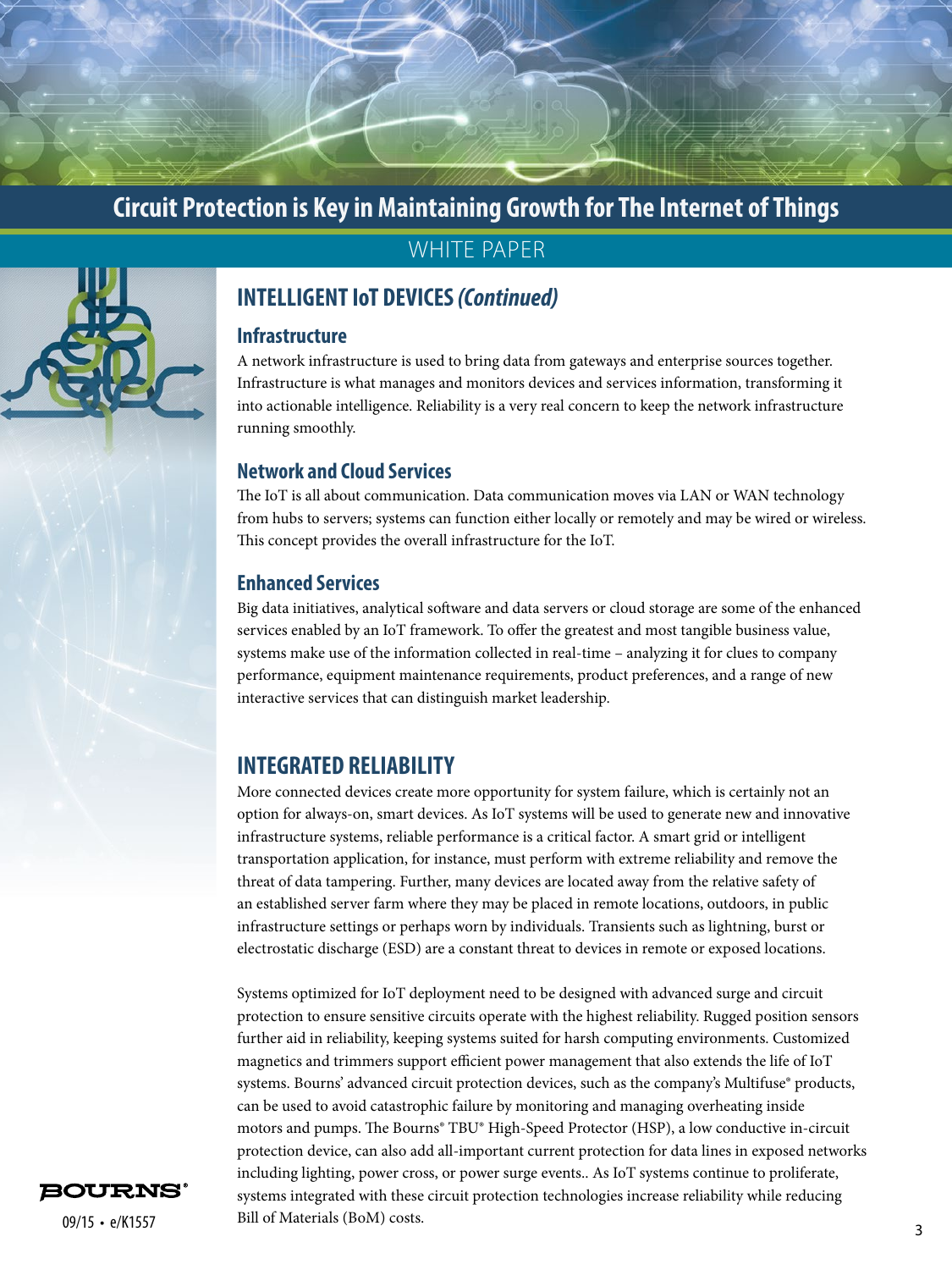## WHITE PAPER

### **IoT GROWTH REQUIRES ROBUST CIRCUIT PROTECTION**

It is estimated that the broad adoption of IoT will correlate to the growing need for circuit protection technologies. Technavio, an independent tech-focused global research firm, recently predicted the global circuit protection market to grow at a Compound Annual Growth Rate of 5.49 % during the period of 2014-2019<sup>1</sup>. Growth is based on the rising demand for electricity that is predicted to align with an increase in IoT deployments. Consider just one market as an example: automotive manufacturers today are designing intelligent, connected vehicles, which are much more complex and high performance. This change requires consistent circuit protection to the extent of adding protection to every wire.

Another IoT scenario shows that mobile device users typically interact with their device via touchscreens. These and other interfaces such as push buttons, switches or connectors can create ESD events on the device's supporting circuitry. Protecting against ESD failure requires protection devices such as ESD suppressors or TVS diodes. When the device supports higher throughput in the gigabit per second (Gbps) range, ESD protection requires smaller device capacitance and faster response times. For example, Bourns' current generation of ESD protection devices provide sub-picofarad channel capacitance and nanosecond response times.

When a mobile device uses one or more radio frequency (RF) signal chains, it is particularly susceptible to ESD disruption and may require integrated ESD technology as well as external circuit protection. Further, because mobile batteries are often hot swappable, they too may be subject to short circuit or overloads. These overcurrent conditions are managed with sophisticated resettable fuses such as Bourns® Multifuse® products. Made of conductive polymer, these devices become highly resistant when a fault occurs and return to their low resistive state when the fault is resolved. Longer battery life and increased power efficiency results directly from these low resistance resettable fuses.

*1 Technavio, Global Circuit Protection Market 2015-2019, July 2015*